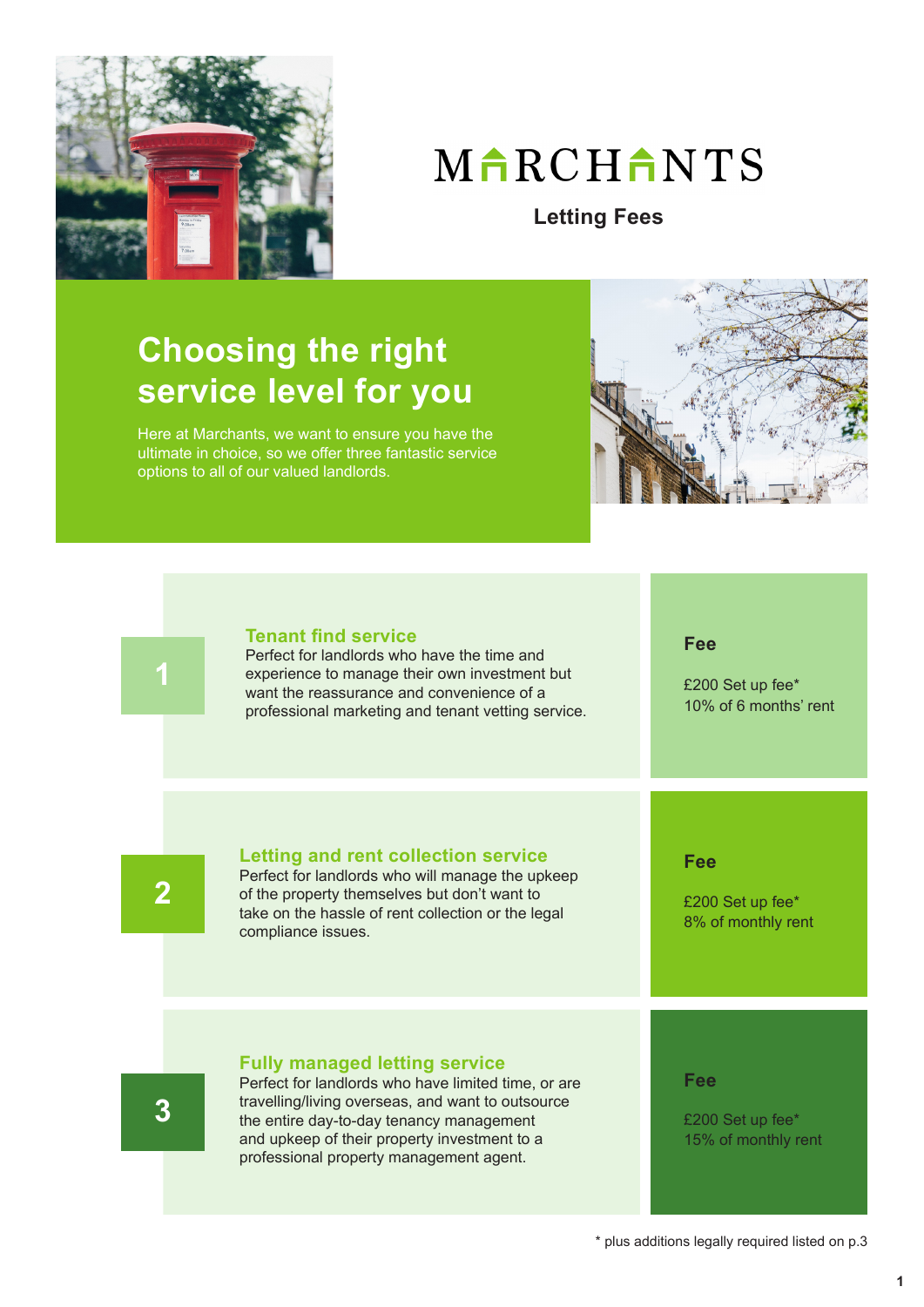# MARCHANTS

大学生の アルスレー

## **Service levels to suit you**

|                                                    |    | $\overline{\mathbf{2}}$ |  |
|----------------------------------------------------|----|-------------------------|--|
| Property appraisal and rental valuation            |    |                         |  |
| Marketing and advertising                          |    |                         |  |
| Source suitable tenants                            |    |                         |  |
| Accompanied viewings and feedback                  |    |                         |  |
| Arrange mandatory safety checks                    |    | ш                       |  |
| Take up references and AML check                   | ×. | П                       |  |
| Draw up initial tenancy agreement                  |    |                         |  |
| Arrange for a start of tenancy clean               |    |                         |  |
| Property Inventory and statement of condition      | ×  | П                       |  |
| Collect deposit and first months rent              |    |                         |  |
| Oversee tenant check-in                            |    |                         |  |
| Register deposit with a TDP scheme                 |    | П                       |  |
| Transfer utility supplier accounts                 |    | G                       |  |
| Rent collection and payment to landlord            |    |                         |  |
| Monthly itemised statement to landlord             |    |                         |  |
| Deal with any arrears                              |    |                         |  |
| Conduct regular property inspections               |    |                         |  |
| Deal with tenant issues and queries                |    |                         |  |
| Advise on any repairs required                     |    |                         |  |
| Arrange servicing and maintenance                  |    |                         |  |
| Arrange emergency repairs out-of-hours             |    |                         |  |
| Serving of statutory notices (Sections 8,13 or 21) |    | ш                       |  |
| Tenancy renewals and rent reviews                  | H  | п                       |  |
| Conduct tenant check-out                           |    | п                       |  |
| Arrange a deposit return                           |    |                         |  |
| Submit an annual rent submission to HMRC           |    | O                       |  |

 $\bigcirc$